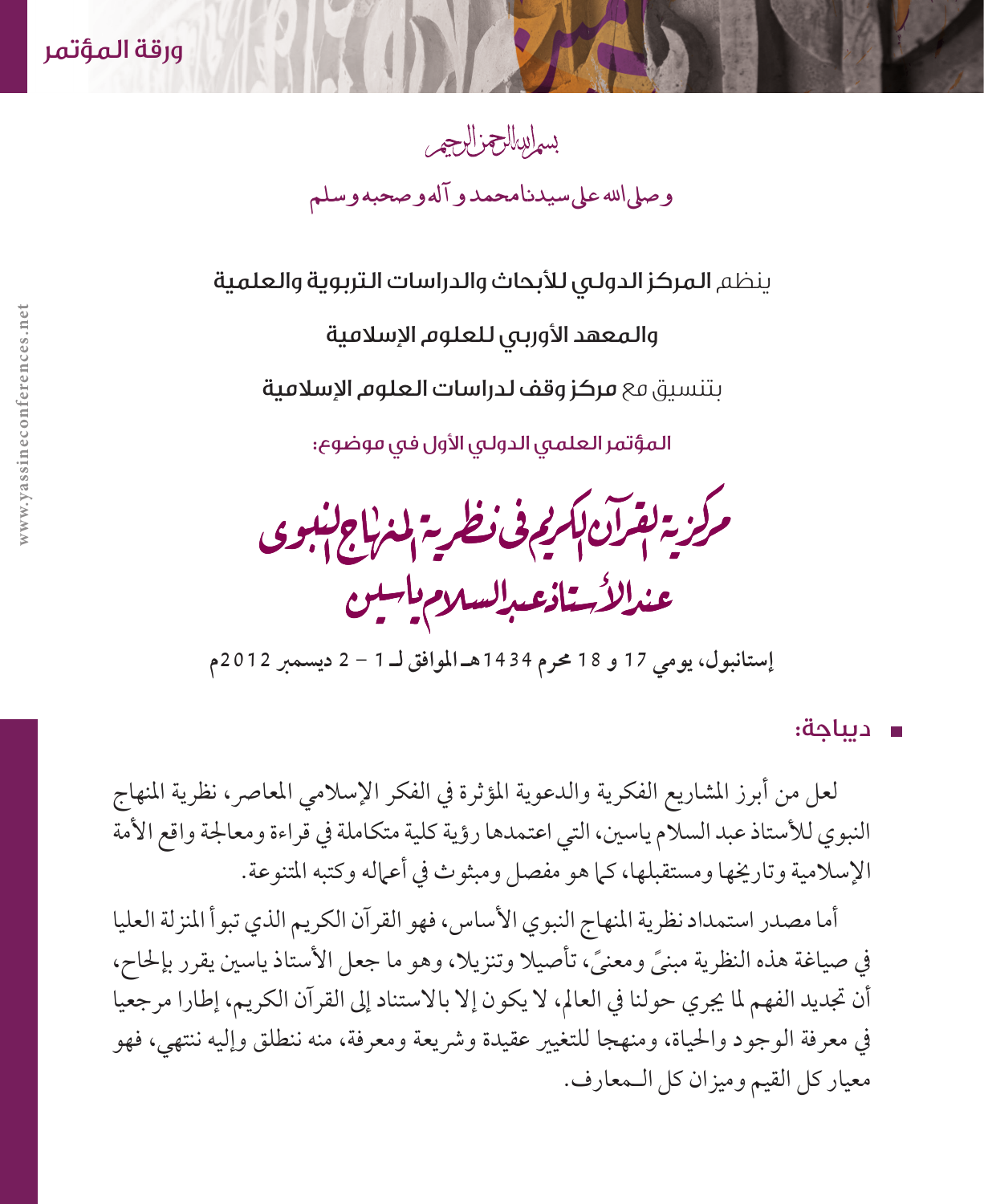

Muslim scholars resort to the Holy Qur'ān, take it as a frame of reference to perceive the existence and the quintessence of life, be imbued with its precepts for any doctrinal and jurisprudential reform, and assimilate its teachings in every minute detail.

Imam Yassine, thus, takes the Holy Qur'an as the ultimate referential criterion to rethink and review values, ideas, and various issues in the human and Islamic heritage.

This international conference –organized by The International Center for Educational and Scientific Research and Studies and the European Institute for Islamic Sciences in collaboration with the Foundation for Research in Islamic Sciences - seeks to unveil and explore the centrality of the Qur'an in structuring Imam Yassine's theory of The Prophetic Method [al-Minhāj an-Nabawi]. Academicians, scholars, and researchers are, therefore, respectfully invited to take part in this international scientific event with emphasis on the following topics:

- 1. The theory of The Prophetic Method: Concept, Function, and Objective.
- 2. How does the Holy Qur'an contribute to constructing the conceptual framework of the theory of The Prophetic Method.
- 3. The Holy Qur'an as a Source of Knowledge in the Theory of The Prophetic Method.
- 4. The Holy Qur'an and Purification [tazkiya] in the Theory of The Prophetic Method.
- 5. The Holy Qur'an and Science in the Theory of The Prophetic Method.
- 6. The Qur'anic basis for the Islamic State in the Theory of The Prophetic Method: Concept, Function, and Objective.
- 7. The Holy Qur'an and Women Issue in the Theory of The Prophetic Method
- 8. The Holy Qur'ān and the Intellectual Reconsiderations in the Theory of The Prophetic Method.

وهكذا اتخذ الأستاذ ياسين القرآن الكريم مرجعا تأصيليا يستهدي به في معالجة مختلف القضايا في تفاصيل نظرية المنهاج النبوي، ومعيارا تقويـميا في مراجعاته الفكرية للتراث الإنساني عموما والتراث



من أجل بيان أوجه مركزية النص القرآني في مباني نظرية المنهاج النبوي عند الأستاذ عبد السلام ياسين ومعانيها وكليات قضاياها، ندعو العلماء والمفكرين والباحثين الأكاديميين، إلى المشاركة في مدارسة هذه النظرية في المؤتمر العلمي الدولي الأول الذي ينظمه المركز الدولي للأبحاث والدراسات التربوية والعلمية والمعهد الأوربي للعلوم الإسلامية بتنسيق مع مركز وقف دراسات العلوم الإسلامية، وذلك من خلال املحاور التالية:

> هوم والوظيفة والمقصد. از المفهومي في نظرية المنهاج النبوي. معرفة في نظرية المنهاج النبوي. ب نظرية المنهاج النبوي. لم في نظرية المنهاج النبوي. باج النبوي: المفهوم والوظيفة والـمقصد. أة في نظرية المنهاج النبوي. ت الفكرية في نظرية المنهاج النبوي.

المحاور:

| المحـــور الثــانــــي ـــــ القرآن الكريم وبناء الجها |
|--------------------------------------------------------|
| المحور الثـالــــث ← القرآن الكريم مصدرا للد           |
| الصـدـــور الـرابــــع ــــ القرآن الكريم والتزكية في  |
| الصـدـور الــفــاٯـس ـــه القرآن الكريم وقضية العـ     |
| المحـــور السادس ــــ دولة القرآن في نظرية المنه       |
|                                                        |
| المحـــور الثــاصـــن ــــ القر آن الكريـم والمراجعان  |